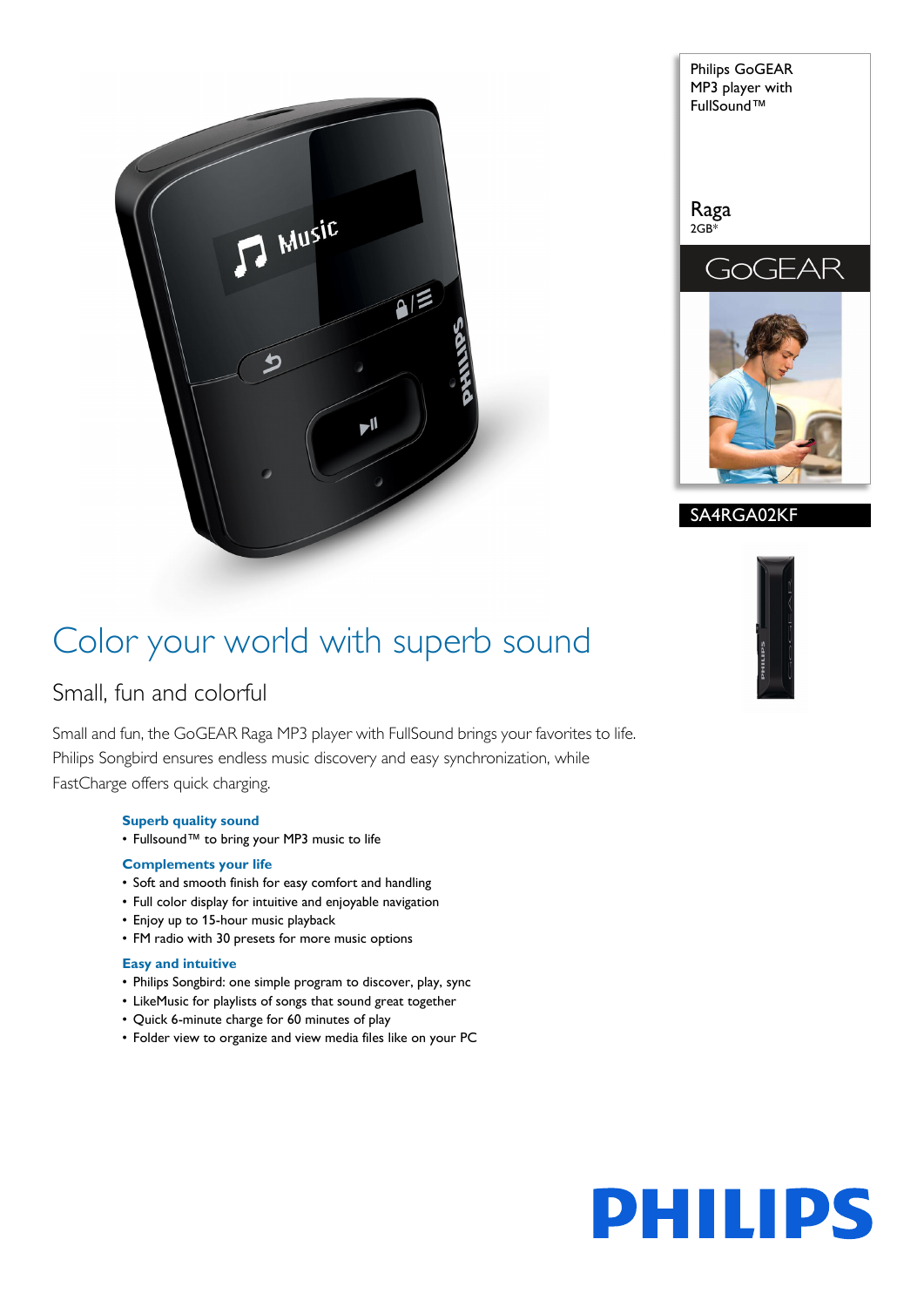# **Highlights**

## **FullSound™**



Philips' innovative FullSound technology faithfully restores sonic details to compressed MP3 music, dramatically enriching and enhancing it, so you can experience CD music without any distortion. Based on an audio post-processing algorithm, FullSound combines Philips' renowned expertise in music reproduction with the power of the latest generation Digital Signal Processor (DSP). The result is fuller bass with more depth and impact, boosted voice and instrument clarity, and rich detail. Rediscover your compressed MP3 music in true-to-life sound that will touch your soul and move your feet.

#### **Soft and smooth finish**

Soft and smooth finish for easy comfort and handling

#### **Full color display**

Full color display for intuitive and enjoyable navigation

## **Up to 15-hour music playback**



Enjoy up to 15-hour music playback

#### **FM radio with 30 presets**



Digital FM radio offers you additional music options to your music collection on your GoGear. Simply tune into the station that you want to preset, press and hold the preset button to memorize the frequency. You can preset up to 30 radio stations and enjoy your favorite programs whenever you go.

#### **Philips Songbird**



One simple, easy-to-use program that comes with your GoGear player, Philips Songbird lets you discover and play all your media, and sync it seamlessly with your Philips GoGear. Its intuitive and powerful music management features let you discover new artists and music styles directly in the program through music and media stores, services and websites. Play your own library and media from the internet and seamlessly sync all of it from your PC to your Philips GoGear.

#### **LikeMusic**



LikeMusic lets you experience more of the music that you like most – with just a click! No need to sort through your music library or wait for serendipity to strike. LikeMusic is a Philips patented algorithm that analyzes songs in your library to identify similar music characteristics. These characteristics help LikeMusic create smart playlists of songs that simply sound great together. Just click on a song that you like and hit the LikeMusic icon – a playlist will instantly appear. Give it a name and enjoy your new playlist – or rediscover songs – on your PC or your GoGear player.

#### **Fast charging (60 mins)**



Sometimes, you just need your GoGEAR player to take you from home to office and back again or for a short run – but you forgot to charge it last night. Say goodbye to frustration and boring, silent journeys with Fast Charge. Philips' smart and convenient solution lets you plug your GoGEAR to your PC or USB charger for just 6 minutes and in return, you get a whopping 60 minutes of audio playback! Fast Charge works by relying on much higher current levels to give your lithium-ion battery the power it needs to tide you over in a jiffy … and keep the music going.

## **Folder view**

| Video           |  |
|-----------------|--|
| Picture         |  |
| Recordings      |  |
| Folder view     |  |
| <b>Settings</b> |  |
|                 |  |

Folder view is an optional directory view of the GoGear player that lets you view all the files on your player as if it were a computer. Once you select Folder view, opening any supported file (i.e. music, pictures or videos) is as easy as selecting the file and hitting Play.